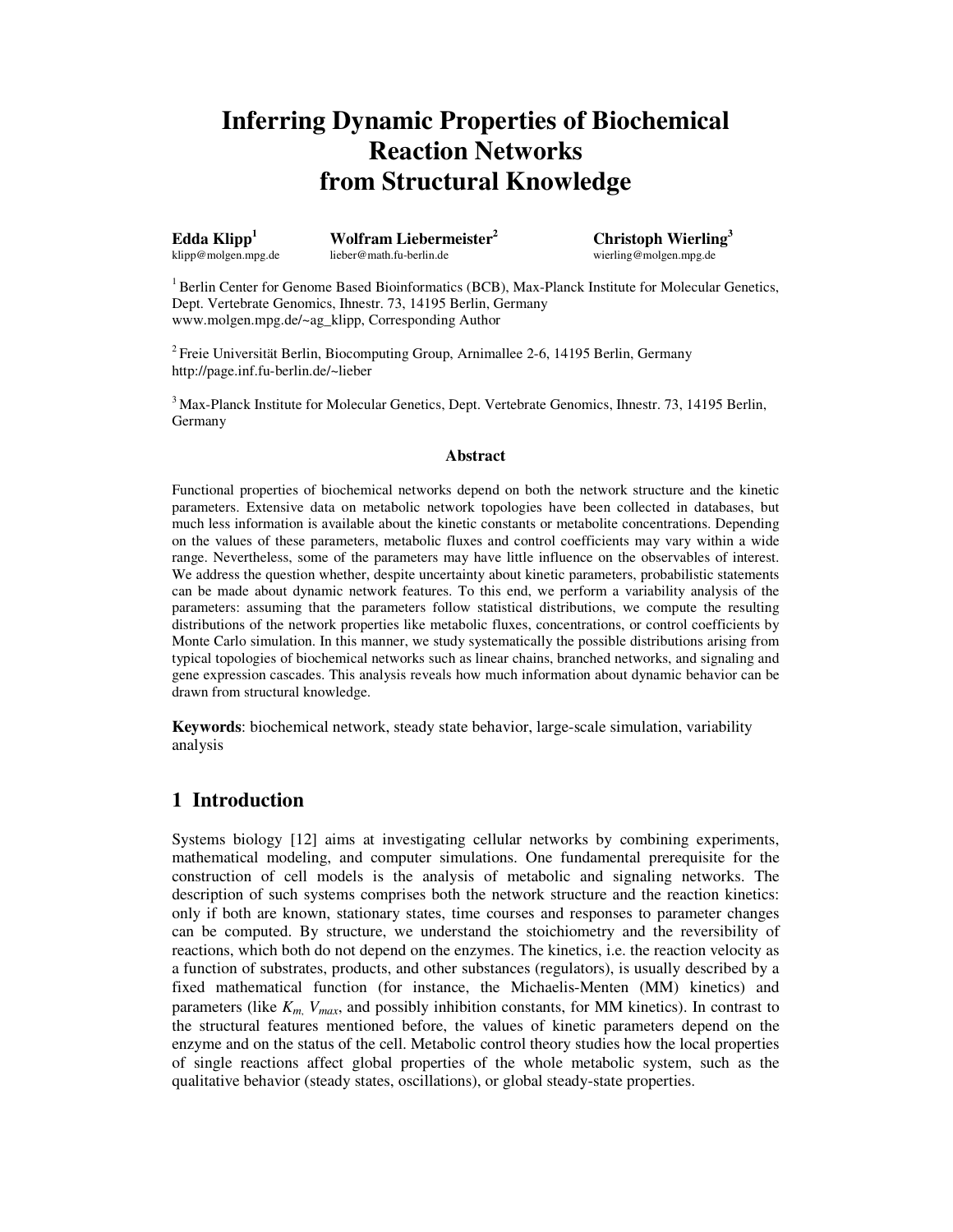High-throughput methods provide large amounts of qualitative data, e.g., on protein interactions networks [17], gene regulatory networks, genome-scale reconstructed metabolic networks [2]. Networks are stored in databases like KEGG [9][24], Genome Knowledgebase [25], MetaCyc [13], EcoCyc [10] which makes them easily available for further analysis. On the other hand, the quantitative knowledge about the interactions and their individual kinetics is rather incomplete. Besides direct measurements, kinetic constants may be fitted to describe experimental data like fluxes estimated from metabolite isotopomer distribution [20,21]. A major problem with this approach is that detailed measurements of concentrations, fluxes, and time courses of individual compounds are rare, at least compared to the number of compounds and the complexity of the networks. Moreover, a part of the system parameters may not be identifiable from the set of experiments. Finally, parameter values remain unreliable due to measurement errors, dependence on experimental conditions, and individual variations in cell composition and state. Anyhow, partial information about their values can be drawn from known equilibrium constants or at least from the reversibility of reactions.

Despite this lack of knowledge, there are several large-scale cell simulation projects (e.g. Ecell, [19,23] also [2], [7]), which have to make kinetic assumptions. In the strict sense, also the choice of small subsystems, as in traditional modeling, is an implicit kinetic assumption. Thus one has to tackle large networks where only partial information is available: but how can we draw functional conclusions from the network structure, combined with uncertain (measurement errors), partial (equilibrium constants), or qualitative (reversibility) information on the network parameters?

The basic idea of this article is that some properties of networks may depend only weakly on the choice of parameters, i.e. be determined with high probability by topology or equilibrium constants. To test this, we assume that the network topology is fixed and known, while the model parameters, that is, kinetic constants of all reactions and the values of external metabolites, follow a statistical distribution. This parameter distribution, together with the fixed network structure, leads to distributions of the observables (concentrations, metabolic fluxes, control coefficients, and mathematical functions thereof, such as signs, order relations etc.). If a distribution is sharp, we conclude that the quantity is strongly determined by the network structure, at least for the ensemble of parameters considered.

The case where parameters are known up to a small uncertainty can be treated by a linear approximation: in first order, a log-normal parameter distribution leads to a corresponding log-normal distribution of the observables. The variance depends on the sensitivity of a logarithmic observable y to a logarithmic parameter x, that is, the respective normalized response coefficient. The case where x is an elasticity and y is a control coefficient has been treated by Small and Fell [16]. If the parameter variance is zero, then also the observables are exactly determined. Here we use Monte Carlo simulations, drawing samples from the parameter space: this allows us to consider large parameter uncertainties and binary network properties like flux directions. This approach has been applied to gene regulatory circuits [11] and a MAP kinase cascade [1].

As examples, we study typical topologies of the biochemical networks: a linear chain of five reactions, a small branching network, a cascade with two/three states on every level, and a glycolysis model based on a list of chemical reactions from KEGG.

# **2 Methods**

*Biochemical networks*. The dynamics of a biochemical reaction system is described by a set of ordinary differential equations (ODEs)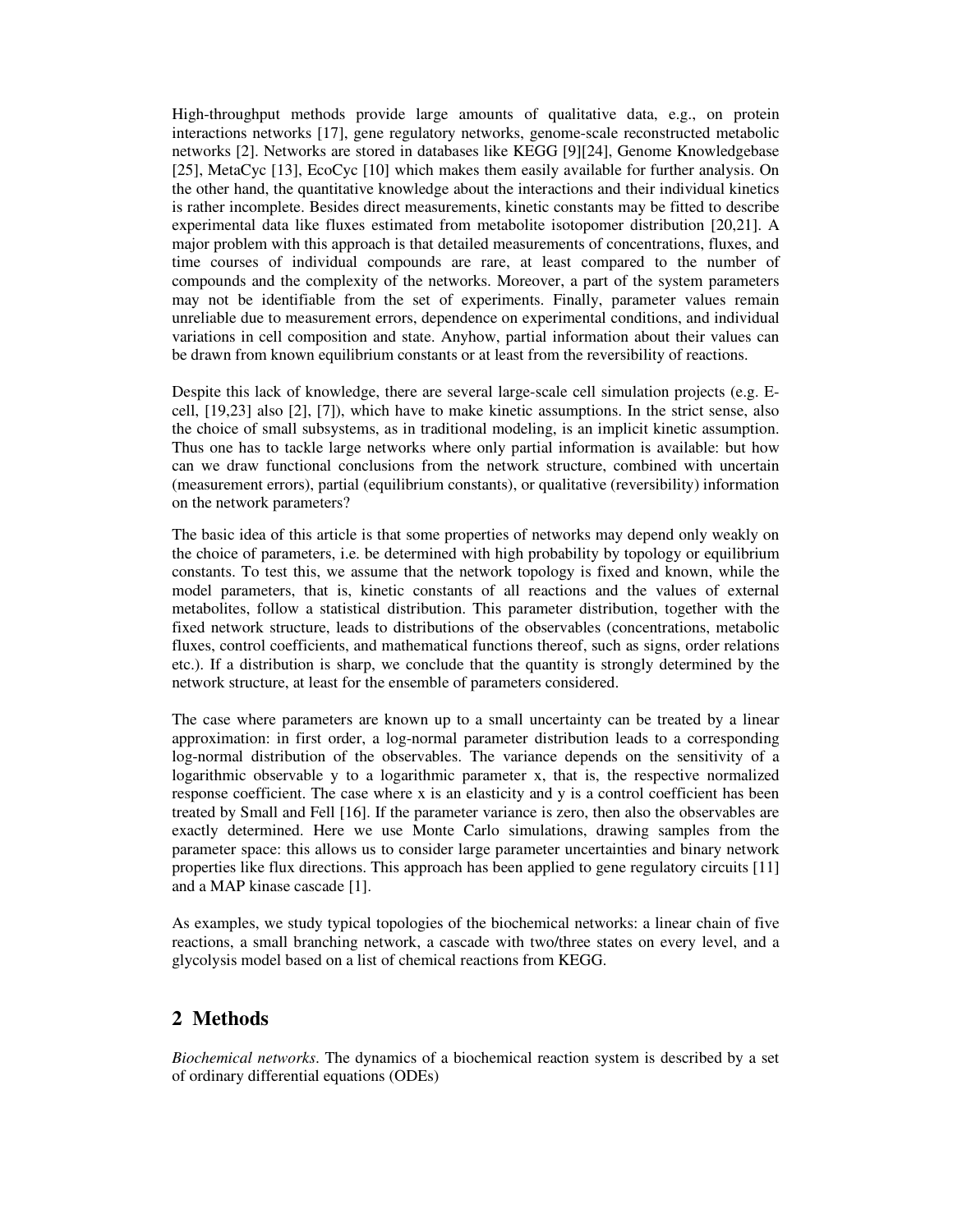$$
dc_i/dt = \sum_{j=1}^{r} n_{ij}v_j \quad (i = 1, ..., m)
$$
 (1)

where *m* is the number of biochemical species  $M_i$  with the concentrations  $c_i$  and *r* the number of reactions with the rates  $v_j$ , and the quantities  $n_{ij}$  denote the stoichiometric coefficients. The kinetic functions of reactions  $v_j$  follow either mass action kinetics

$$
v_j = k_j \cdot c_{i1} - k_{-j} \cdot c_{i2} \tag{2}
$$

with the rate constants *k<sup>j</sup>* and *k-j* as parameters, or Michaelis-Menten kinetics (denoted in the following by MM)

$$
v_j = \frac{V_{\text{max},j}^{\rightarrow} \cdot c_{i1} - V_{\text{max},j}^{\leftarrow}}{K_{m,i1} \cdot C_{i2}} \cdot c_{i2}
$$
  
1 +  $\frac{c_{i1}}{K_{m,i1}} + \frac{c_{i2}}{K_{m,i2}}$  (3)

with maximal velocities  $V_{\text{max}}$  and  $K_m$ -values as kinetic parameters<sup>1</sup>. Given the kinetic parameters and fixed external metabolite concentrations, a stationary state fulfilling  $\frac{dc}{dt} = 0$  is computed by substituting the kinetic function (equation (2) or (3)) into the right-hand side of equation (1) and solving for the concentrations.

Flux or concentration control coefficients [3,8] are defined as

$$
C_{\nu_j}^{X_i} = \frac{\partial \ln X_i}{\partial \ln \nu_j} \tag{4}
$$

where  $X_i$  denotes either the stationary flux through reaction  $i$  or the stationary concentration of metabolite *i*, respectively. The control coefficients provide a quantitative measure for changes of  $X_i$  at perturbation of reaction  $v_j$ . They can be computed from the stoichiometric matrix  $(n_{ij})$  and the elasticity coefficients, i.e., the linearized kinetics (see, for instance, Heinrich and Schuster [4]).

*Parameter distributions.* The kinetic constants ( $k_{\pm j}$ ,  $V_{\text{max}}$ ,  $K_m$ ) are drawn independently from one of the following distributions: (1) the uniform distribution (UD) with  $Min = 10^{-3}$ ,  $Max = 10^{3}$  or (2) the log-normal distribution (LND) with parameters  $\mu = 1, \sigma = 2.5$  (mean and standard deviation of the logarithmic values). The choice of the lognormal distribution is based on a collection of measured and published kinetic constants for various networks from literature [5,14,18] and from the BRENDA database [26]. The distribution of their values in  $[\mu M/min]$  could be approximated by the above log-normal distribution. Moreover, the log-normal distribution is well suited for variables with multiplicative errors, i.e. for the case where it is equally probable that the value is an order of magnitude larger or smaller.

If indicated we also consider constraints by equilibrium constants: for monomolecular reactions with mass action kinetics (equation (1)), the equilibrium constant, i.e. the ratio  $q_j = k_j / k_{-j}$  of the rate constants, is determined by the difference of free enthalpies. Similar constraints also hold for the other types of kinetics considered. Choosing independent random values for the rate constants would lead to inconsistencies. To avoid this, we can constrain the rate constants to fulfill energy differences, which are either known, or chosen randomly.

 $<sup>1</sup>$  More types of kinetic functions are described, but we restrict the current analysis to mass action and</sup> MM kinetics.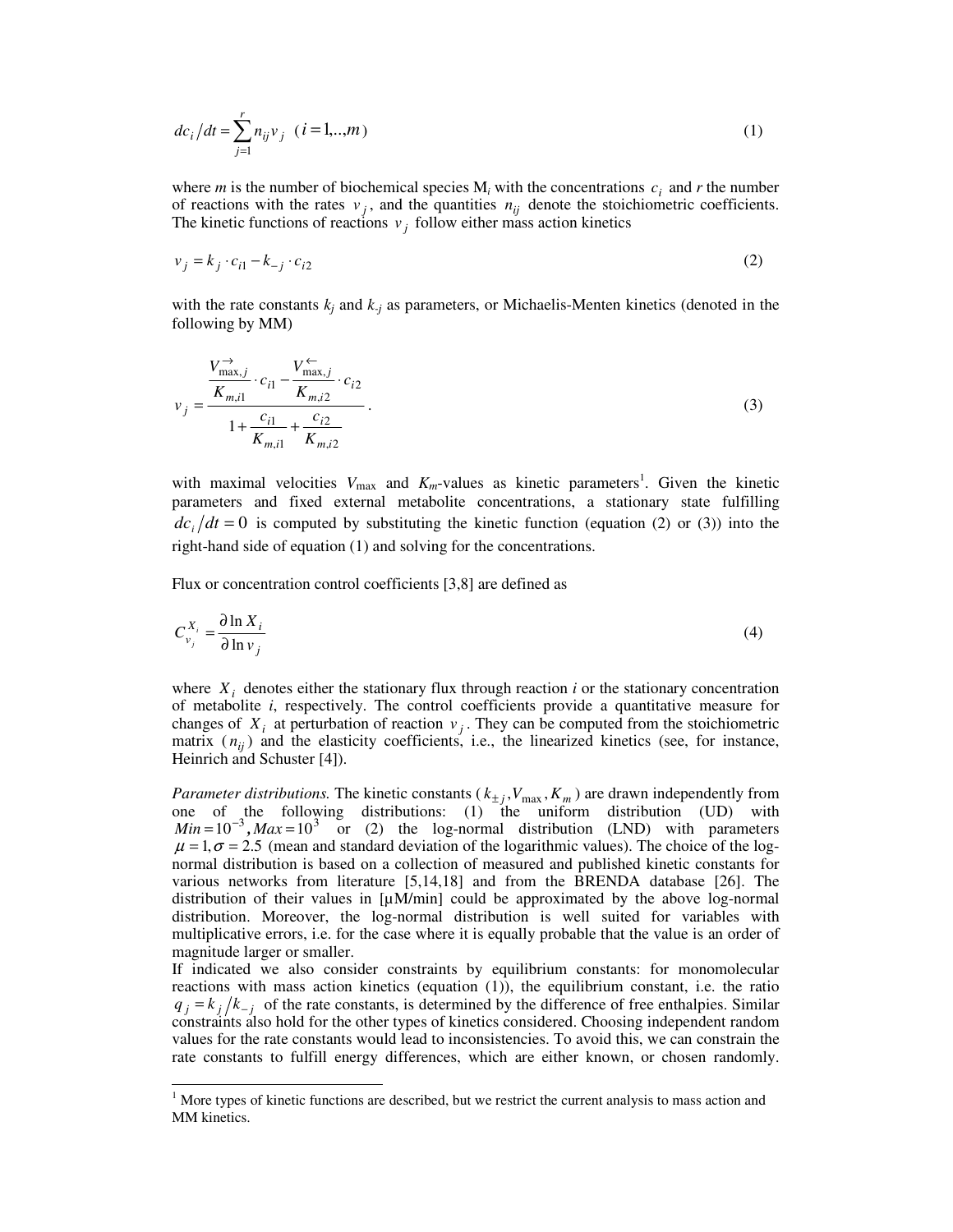Practically, the forward rate constant is drawn from a distribution, while the backwards constant is computed from forward constant and equilibrium constant.

We calculate steady state observables (fluxes, concentrations, control coefficients) for different biochemical networks for the indicated numbers of random choices of parameters values from UD or LND. The distributions of the observables will be characterized by their mean values (Mean) and the coefficients of variation CV (standard deviation divided by mean value), or shown by frequency distributions.

Calculations have been performed with Mathematica®, Wolfram Research and, in the case of the KEGG glycolysis model, with the modeling and simulation environment PyBioS [22].

# **3 Results**

#### **3.1 Unbranched reaction chains**

We consider a linear pathway consisting of 5 successive reactions as depicted in Fig. 1. In the basic version all reactions are reversible (i). The kinetic constants are chosen either from UD or LND. Furthermore, we investigate the cases that (ii) all equilibrium constants  $q_i$  are known and have a fixed value equal to 5, (iii) negative feedback inhibition from metabolite 4 to reaction 2 occurs, (iv) reaction 2 is irreversible, (v) a combination of (iii) and (iv), (vi) reaction 2 is coupled with another reaction by sharing substrates (like coupling with ATP consumption) with fixed or random kinetics (vi+). In order to get positive fluxes, the concentrations of the external metabolites are chosen as  $c_0 = 1$  and  $c_5 = 0$ , respectively. In each case we compute the steady state for  $10^4$  to  $10^6$  parameter choices.



Figure 1: Schematic representation of pathway examples

## *Fluxes*

For all pathway examples, the resulting values for steady state fluxes cover several orders of magnitude: from 4 orders of magnitude for pathway example (vi) with UD to more than 10 orders of magnitude for most of the other examples (e.g. from  $10^{-7}$  to  $10^{3}$ ). With kinetic constants drawn from the UD, the flux values tend to become higher and their coefficients of variation become lower, as compared to the LND. The LND leads to a smeared distribution of fluxes over many orders of magnitude.

This effect is almost independent of features like irreversibility or feedback. For the case of mass action kinetics with parameters from LND the only sharp distribution results from a coupling with another reaction (and fixed total concentration of coupling compounds). The flux values for a reaction chain with MM kinetics are also smeared, but they show sharper peaks for both distributions of kinetic constants. Nevertheless, their coefficients of variation also tend to higher values.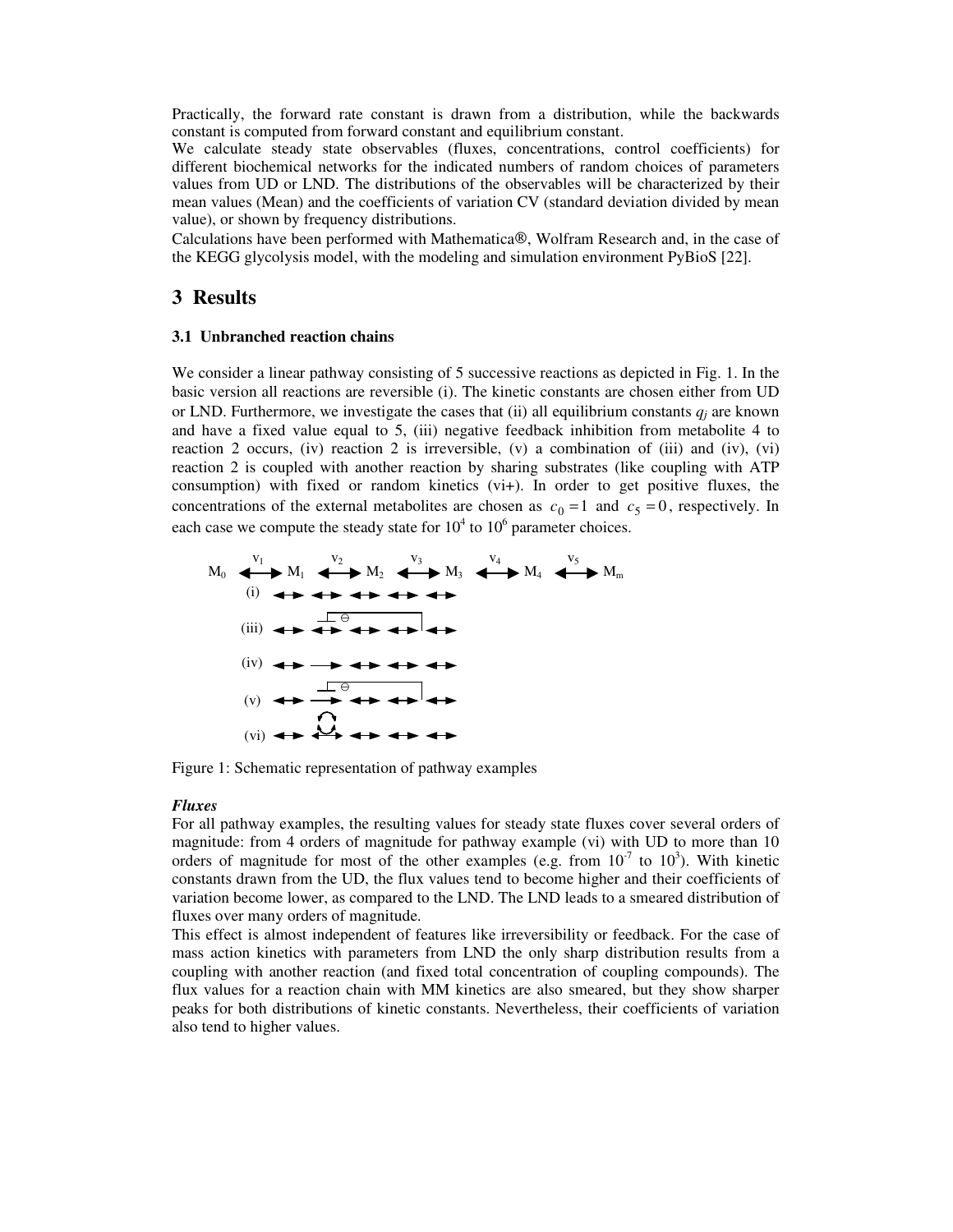

Figure 2: Fluxes in unbranched chains. Standard deviations and mean values of fluxes are plotted against each other for different versions of the unbranched chain (compare Fig. 1) with mass action (left) or Michaelis-Menten kinetics (right).

Fig. 2 shows the distributions of reaction rates (means and standard deviations) for all considered pathway examples, with mass action and MM kinetics (10<sup>4</sup> simulation runs in each case). Fig. 3 shows the frequency distribution of flux values in a logarithmic scale for the different pathways. Note, for comparison, that the steady state fluxes are 0.56 for mass action kinetics and 0.11 for MM kinetics for pathway version (i) in the case that all kinetic constants are equal to 1.



Figure 3: Frequency distribution of flux values for an unbranched reaction chain with mass action or MM kinetics at  $10<sup>4</sup>$  simulation runs with parameters independently taken from LND or UD (see text). Pathway examples as described in Fig. 1 and text.

## *Flux control coefficients*

The flux control coefficients describe the linear effect of parameter perturbations on the flux values. Fig. 4 shows the mean values and the coefficients of variation for flux control coefficients assigned to the reactions in the chain. Note that the flux control coefficients in the unbranched pathway must sum up to unity.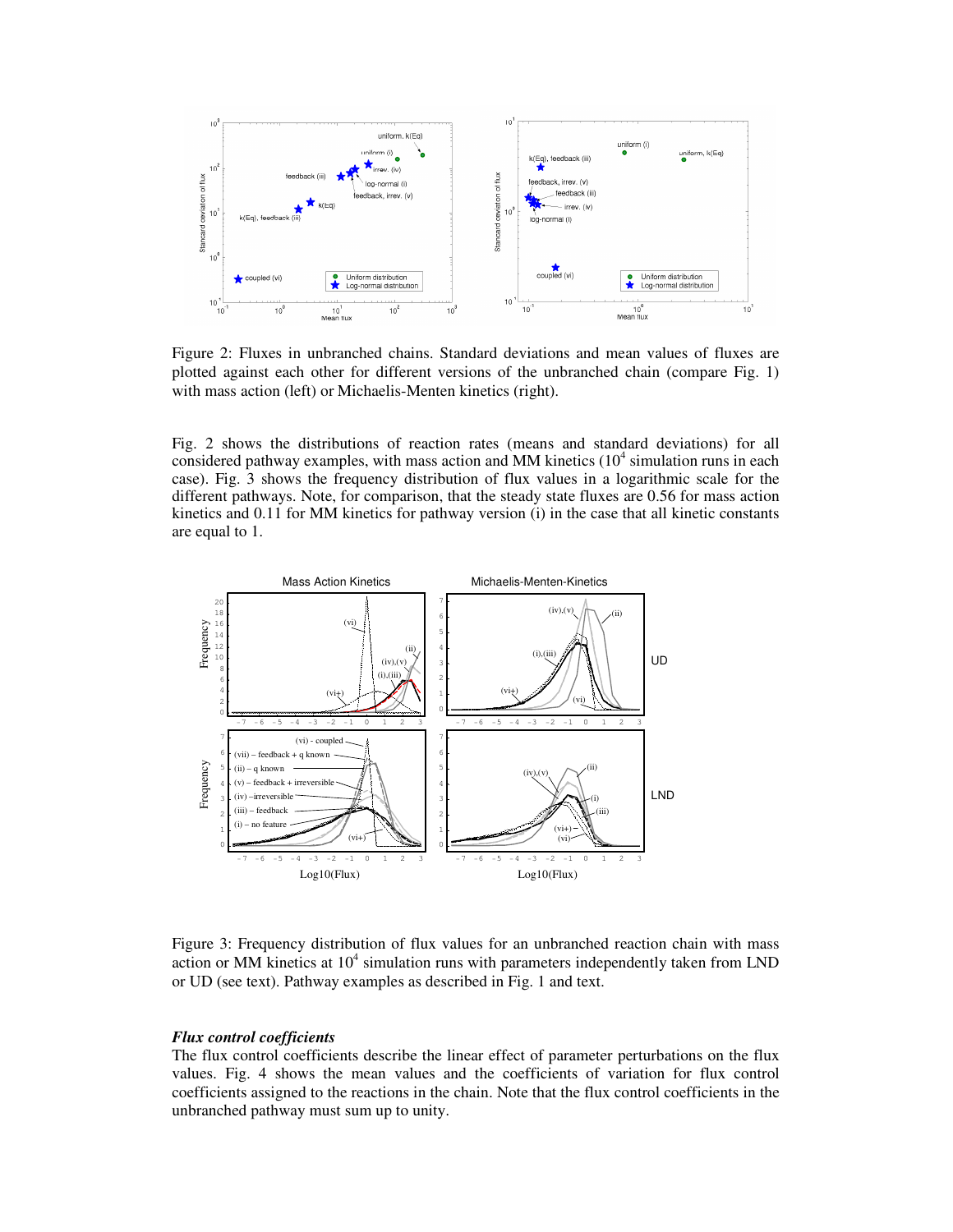

Figure 4: Flux control coefficients for subsequent reactions in the unbranched reaction chain for three different pathway examples: mean values (black dots connected with solid lines) and coefficients of variation (blue dots connected with dashed lines).

As the direction of net flux is fixed (positive) by the choice of external metabolite concentrations ( $c_m = 0$ ), all flux control coefficients are non-negative. For the basic chain (i) we find higher flux control coefficients at the beginning and at the end of the chain compared to the reactions in between. With feedback (iii), reaction 5 shows an enhanced control over the flux, since it degrades metabolite 4, which exerts the feedback inhibition on reaction 2. In case (v) with an irreversible reaction 2, the subsequent reactions 3 and 4 exert no control over the flux. But reaction 5 has flux control, since it degrades the inhibitor. This general pattern remains stable throughout the investigated parameter region. Irreversibility of one reaction lowers the CVs of the flux control coefficients, since some of the control coefficients are completely fixed (here for the flux control of reactions 3 and 4).

#### *Concentration control coefficients*

The concentration control coefficients describe whether a metabolite concentration is increased or decreased after the perturbation of the rate of a reaction. Producing reactions tend to have a positive control, while degrading reactions usually exert a negative control over the concentration of a metabolite. This is supported by our simulations, as shown in Fig. 5.



Figure 5: Concentration control coefficients for the unbranched reaction chain. Upper panel: Average values, gray level coded: light or dark squares indicate positive or negative values of control exerted by a reaction on the concentration of the respective metabolite. Lower panel: CV, for each metabolite connected by dotted lines (in online version: metabolite number red – 1, green  $-2$ , light blue  $-3$ , dark blue  $-4$ )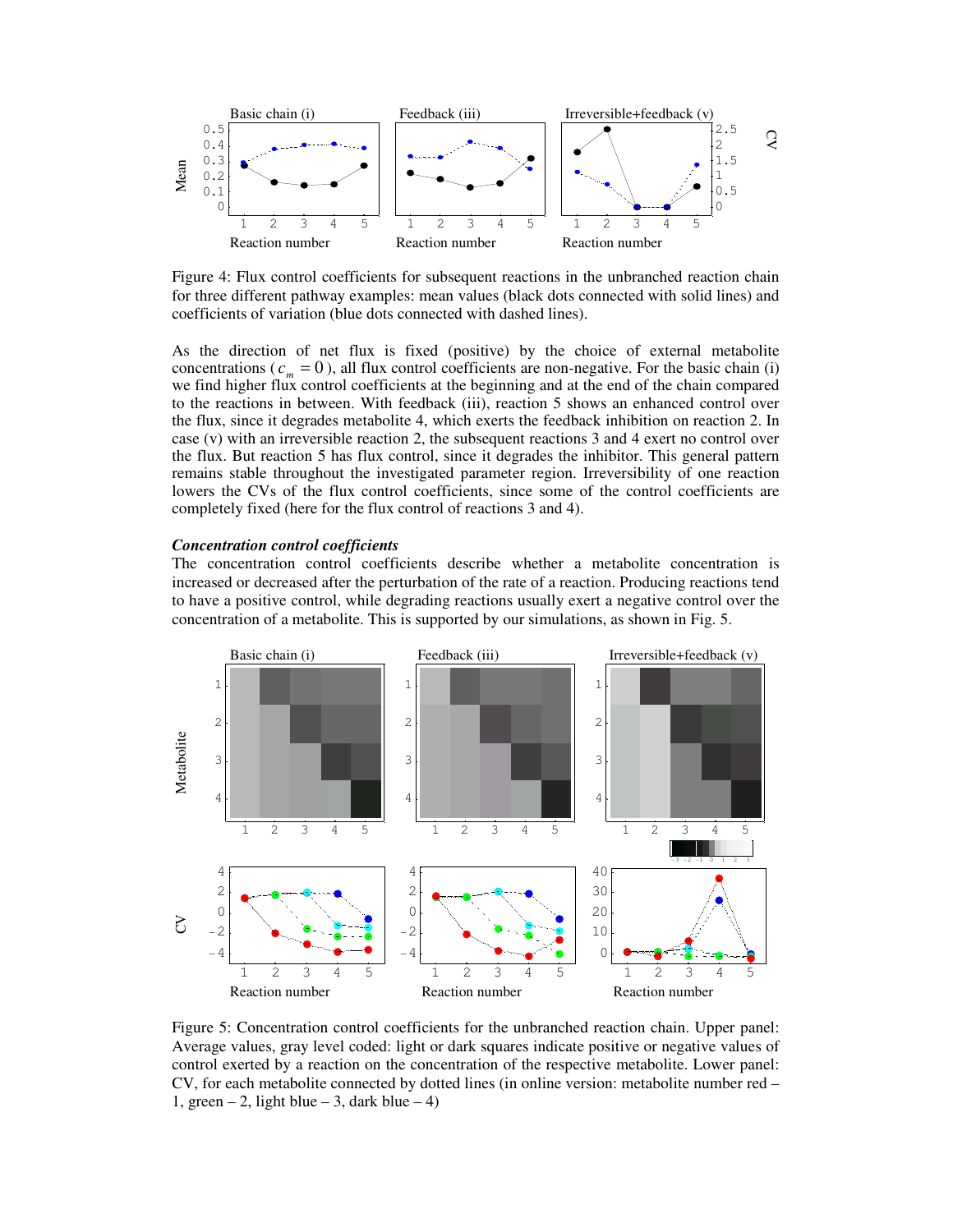In the basic chain with or without feedback ((i) and (iii)) producing reactions yield positive values (light squares) and degrading reactions yield negative values (dark squares). This pattern is slightly changed in the case (v) of irreversibility and feedback: The negative control of the directly degrading reactions is a bit stronger, and reactions 3 and 4 have on average no or very low positive control over the concentration of metabolite 1. The coefficients of variation vary also systematically: tendentially control coefficients of producing reactions have a positive CV and control coefficients of degrading reactions have negative CVs with lower absolute values for the directly degrading reaction. Only in the case of irreversibility of reaction 2 in conjunction with feedback inhibition the control coefficients of reaction 4 with respect to the concentrations of metabolites 1 and 4 show very large CVs.

## **3.2 Branched reaction network**

We have analyzed a series of non-hierarchical reaction networks of different complexity containing various numbers of features like feedback inhibition or feedback activation, irreversibility of individual reactions or coupling of reactions by common metabolites (not shown). The results are qualitatively the same as for linear reaction chains: the distribution of steady state flux values is smeared over all orders of magnitude considered.



Figure 6: Branched network. Left: basic version, center: with one irreversible reaction, right: with feedbacks from metabolites to forming reactions. All external metabolite concentrations set to 1. Numbers at arrows indicate the relative frequency of forward fluxes (positive flux values) among  $10<sup>5</sup>$  simulation runs.

Also metabolite concentrations are weakly determined. On the contrary, the flux and concentration control coefficients tend to show stable patterns. These patterns are increasingly robust with an increasing number of feedback or feed-forward loops or irreversible reactions. In the example network given in Fig. 6, the fluxes may assume positive and negative values with a probability of 0.5. The absolute values of the CV are in the order of magnitude of 100. Imposing restrictions to the direction of single reactions (making one reaction irreversible) has mainly local effects: the signs of the fluxes through neighboring reactions (involving the same reactant as substrate or product) are affected. If an input or output flux is irreversible, then the signs of the other input/output fluxes are shifted (not shown). Interestingly, this network tends to an accumulation of metabolite. If the values of all kinetic constants are chosen as 1, then the concentration of all metabolites is 1. At random choice of constants, the metabolite concentrations reach an order of magnitude of  $10<sup>3</sup>$  to  $10<sup>5</sup>$  with CV between 10 and 100. Thus, in real systems mechanisms should be implemented that prevent metabolite accumulation. We tested feedback mechanisms as indicated in Fig. 6, right. This imposed a strong restriction on the absolute values of the fluxes (though not on their sign), but no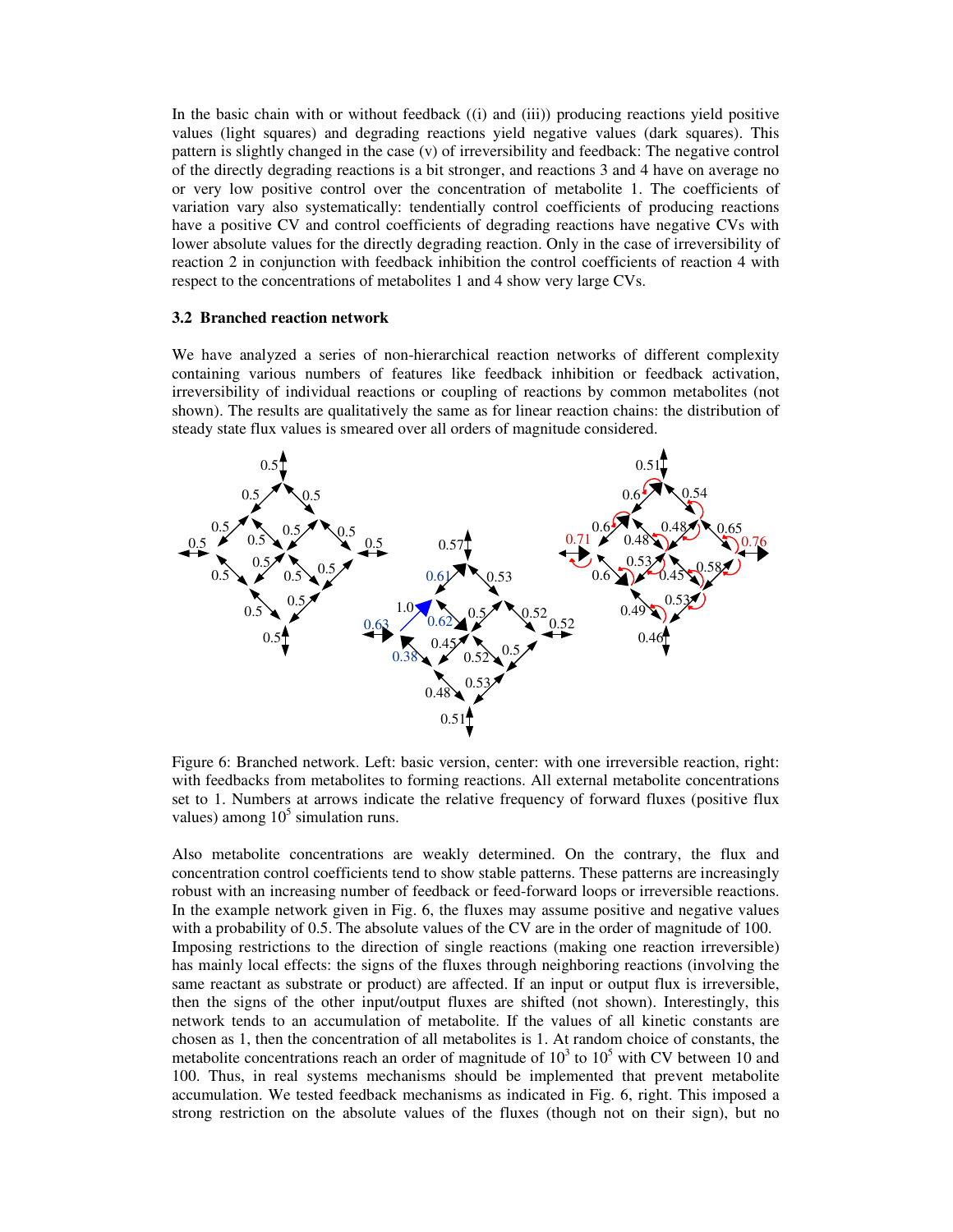significant decrease of the metabolite concentrations. Only the CVs of metabolite concentrations decreased to values between 4 and 8.

## **3.3 Glycolysis network from KEGG**

In order to apply the approach to a system relevant for cellular metabolism we downloaded the glycolysis network for Saccharomyces cerevisiae from the KEGG database [27], which is schematically represented in Fig. 7. The reaction network has been populated with linear and bilinear kinetics with kinetic constants chosen from the uniform distribution. We performed 770 simulation runs with the PyBioS simulation environment.



Figure 7: Schematic representation of the glycolysis network from KEGG, circles denote metabolites, arrows denote reactions (for sake of simplicity not all reactions are shown). Circle styles code for CVs of metabolite concentrations: filled black circles – fixed concentrations, black or gray open circles – low or intermediate CVs, resp., gray or light gray filled circles – large or very large CVs.

The results for steady state fluxes and concentration for different choices of kinetic constants vary substantially. Mean concentrations vary between 0.77 (pyruvate) and 496.1 (β-Dfructose-1,6-bisphosphate). The coefficients of variation range between 0.64 (2- $(\alpha$ -Hydroxyethyl) thiamine diphosphate) and 18.68 (β-D-fructose-1,6-bisphosphate). Fig. 8 shows that the coefficients of variation tend to increase with increasing mean concentrations. Less pronounced, this trend can also be observed for the fluxes (not shown).

The prominent result is that the large coefficients of variation are concentrated in the upper part of glycolysis, while lower coefficients are found around pyruvate (see Fig. 7). A possible explanation for this finding is the fact that the respective metabolites are close to external metabolites where the distance is measured by the number of reactions between them. For example,  $2-(\alpha-Hydroxyethyl)$  thiamine diphosphate is directly connected by one reaction to external metabolites and β-D-fructose-1,6-bisphosphate has a distance of 3 reactions to the closest external metabolite.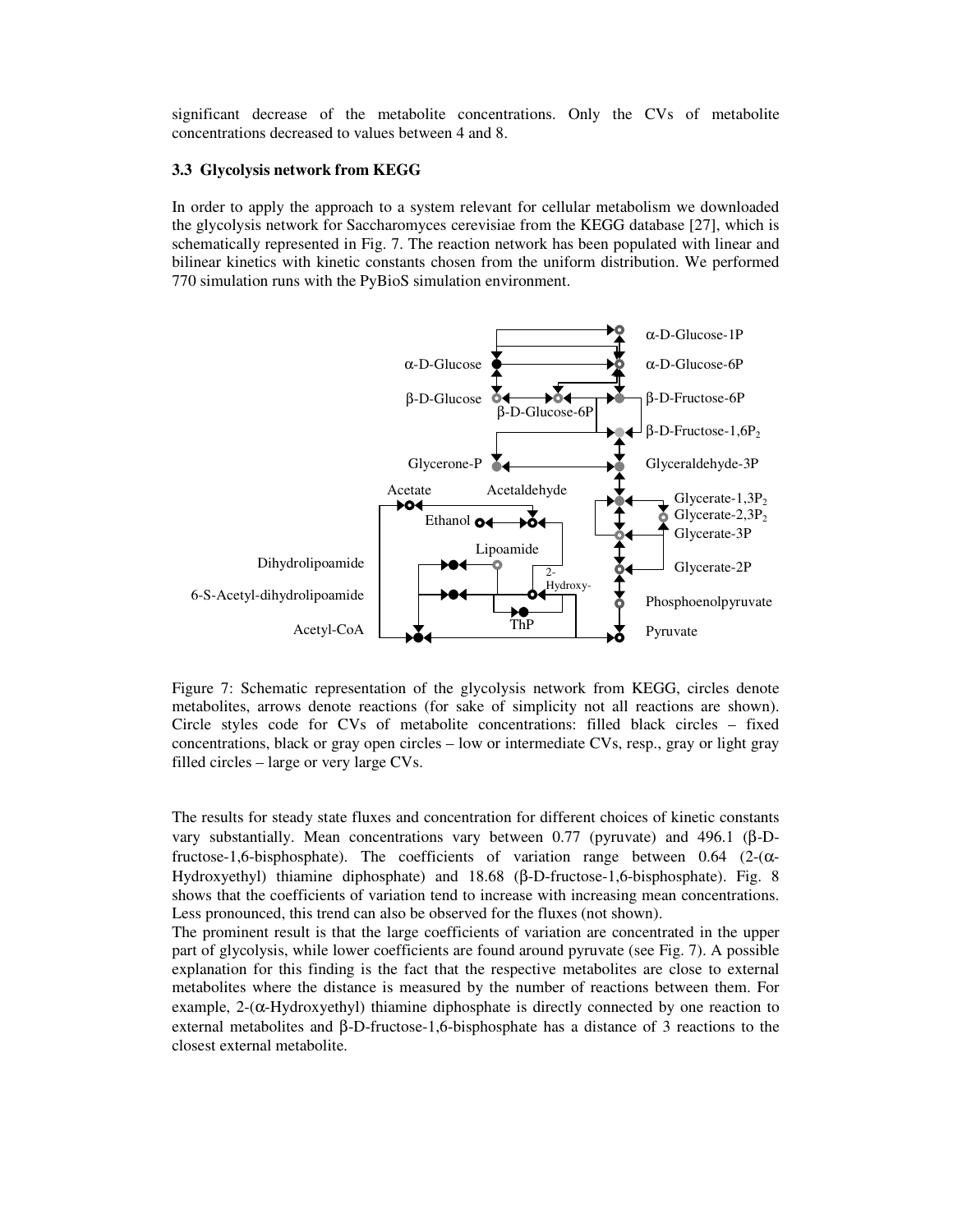

Figure 8: Glycolysis network according to KEGG chart. Coefficients of variation are plotted against mean values for concentrations (logarithmic scale).

Fig. 9 represents linear correlations between metabolite concentrations over the different simulation runs. In the triangle below the diagonal the pairwise correlation coefficients are shown, and the upper triangle illustrates the pairwise distances between the metabolites in the network. Again we find a trend that closer metabolites show higher correlation of their concentrations.



Figure 9: Metabolite correlations and network distances. Left: Color-coded matrix representation, where both rows and columns correspond to the indicated metabolites. The lower triangle shows the correlations (light/dark – low/high correlation), while the upper triangle shows pairwise distances (light...dark  $-1...4$ , with 4 as maximal distance in the considered network). Right: Histograms of correlations for metabolite pairs in given distances.

Based on these simulations we presume that knowledge of certain metabolite concentrations diminishes the uncertainty concerning the concentrations of other metabolites, especially in their vicinity.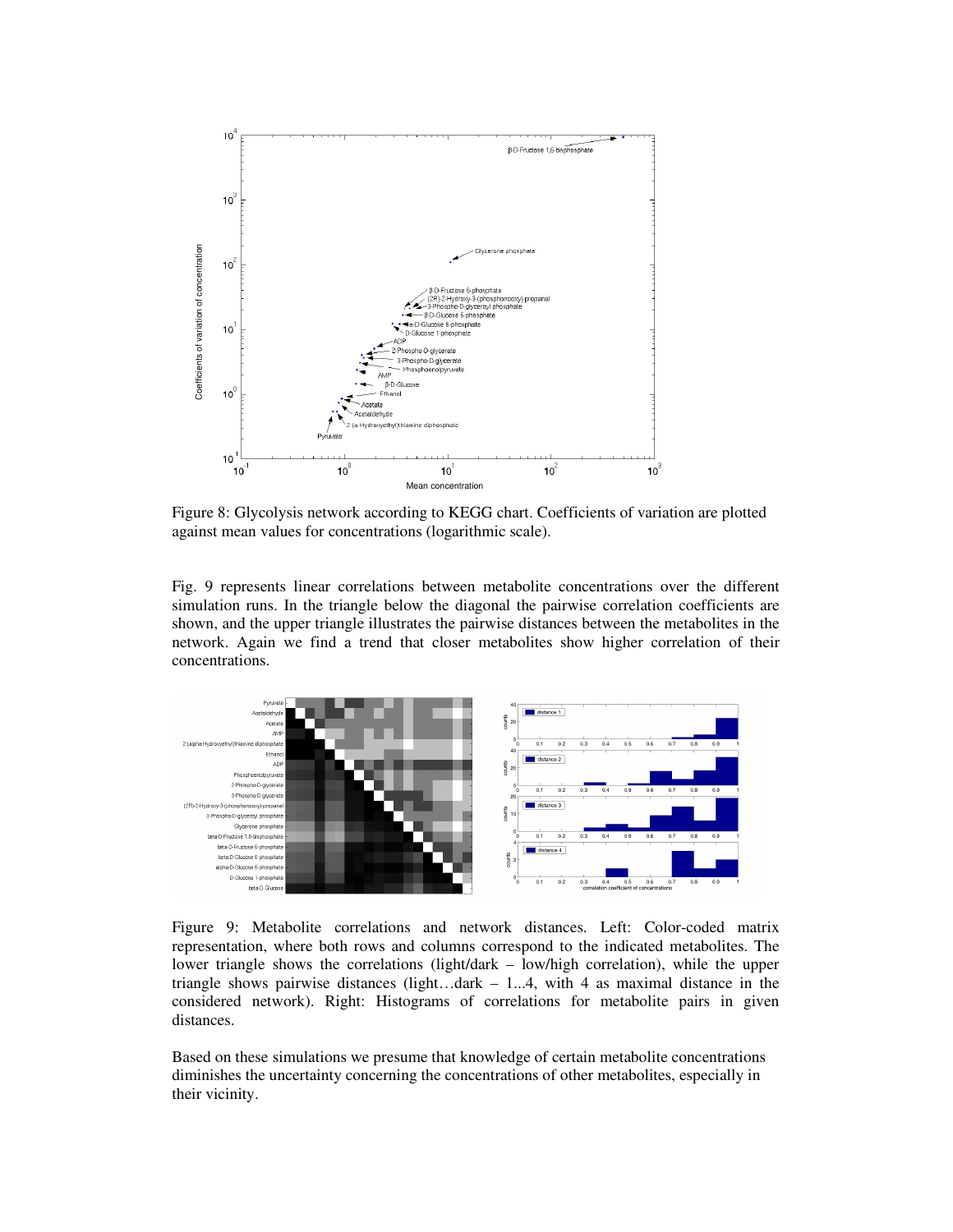#### **3.4 Regulatory Cascades**

Regulatory pathways in cells often contain hierarchical structures in which the product of one reaction serves as a catalyst for another reaction. Two examples are shown in Fig. 10.



Figure 10: Hierarchical structures with single (left) or double (right) loops on every level.

The first scheme is a simplified form the gene expression cascade comprising DNA activation by transcription factors (upper level), mRNA formation (middle), and protein production (lower level). The second scheme represents the structure of a MAP kinase cascade. We performed 10<sup>4</sup> simulation runs for low ( $S = 0.01$ ), intermediate ( $S = 1$ ), and high ( $S = 100$ ) input signal strength: mean values and standard deviations are shown in Fig. 11. The metabolite concentrations on each level must fulfill moiety conservation (set arbitrarily to 1).



Figure 11: Fluxes and metabolite concentrations at low, intermediate, high activation for the one-loop cascade for the single and double loop cascade. Left (red), middle (green), and right (blue) columns: low, intermediate, and high input signal, respectively.

For both types of cascade (single and double-loop), we find fluxes and concentration patterns with comparably low CVs. Interestingly the coefficients of variation are even lower in the case of double-loop cascade. Furthermore the signal amplification comparing the concentration of the metabolite with the highest number (6 in the single loop case, 9 in the double-loop case) at high or low activation is clearly higher in the double-looped hierarchy.

#### *Concentration control coefficients*

The concentration control coefficients for both types of cascade (see Fig. 12 for the double loop cascade) exhibit a remarkably robust pattern with an extremely low CV.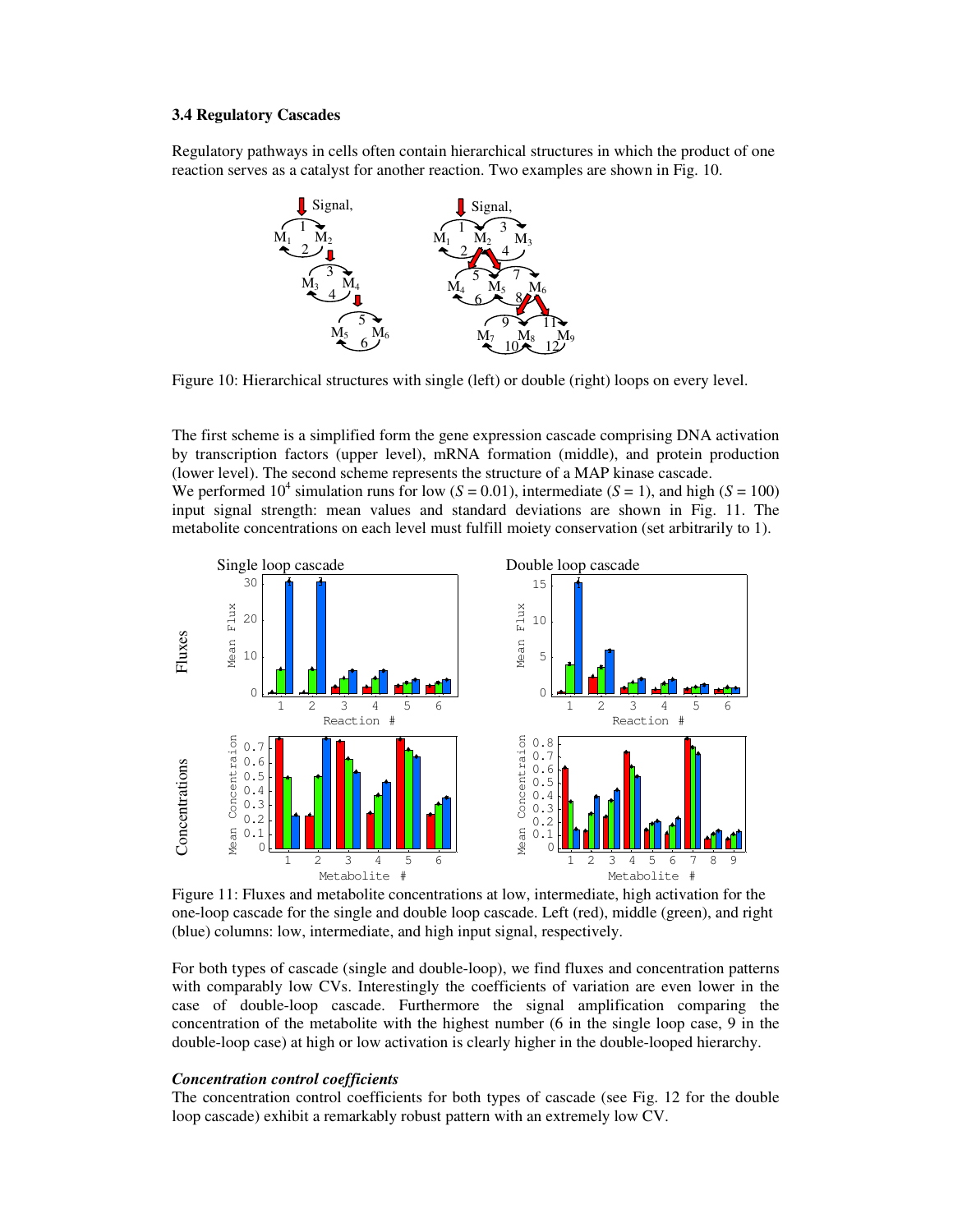

Fig. 12: Concentration control coefficients in the double-loop hierarchy.

Although it is clear from detailed analysis of signaling pathways that effective signal transduction demands appropriate parameters of kinases and phosphatases our results support the idea that the structure of signaling cascades already ensures and stabilizes the transfer of the signal for a wide range of parameters. The individual dynamics is, of course, determined by the precise kinetic values.

# **4 Discussion**

There are two recent developments in systems biology: first, biochemical networks can be easily extracted from databases; second, attempts are made to use this knowledge for largescale or whole-cell modeling without caring about individual reaction kinetics [28]. To challenge these approaches, we attempted to extract information about biochemical network dynamics from the network structure, with very restricted knowledge about the individual reaction kinetics. From this analysis, we can learn (a) what range of states are possible at all, (b) which structures like feedback or coupling of fluxes limit the range of dynamics.

It is well known that some features of biochemical networks are invariant with respect to the parameters and can be predicted from the structure by algebraic considerations. For instance, some of the flux directions may be constrained by the elementary modes [15]. Moreover, the summation theorems of metabolic control theory [4] imply linear relations between the control coefficients, irrespective of the reaction kinetics.

To go beyond these exact constraints and to deal with uncertain and missing knowledge, we investigated the distributions of steady state fluxes and concentrations and the respective control coefficients while the kinetic constants were chosen from different distributions. The distributions of parameters are supposed to describe a knowledge or belief about their values. We may not know anything, or we may know the order of magnitude, or we may know the value up to an error. Here we chose the kinetic constants from a log-normal distribution, with mean values and standard deviations parameters chosen to describe the distribution of known kinetic constants. To compute the distributions of observables, we used Monte Carlo simulations. When an observable is almost independent of the parameters, we conclude that it is mainly determined by the network structure. We did not consider changes of the qualitative behavior, as it is done in bifurcation theory, but our approach can also be used to study the probabilities for different kinds of qualitative behavior.

We have analyzed the stable steady states of different artificial and real biochemical networks with linear and Michaelis-Menten kinetics. The coefficient of variation was used to measure the robustness of network properties like steady state fluxes, concentrations, and control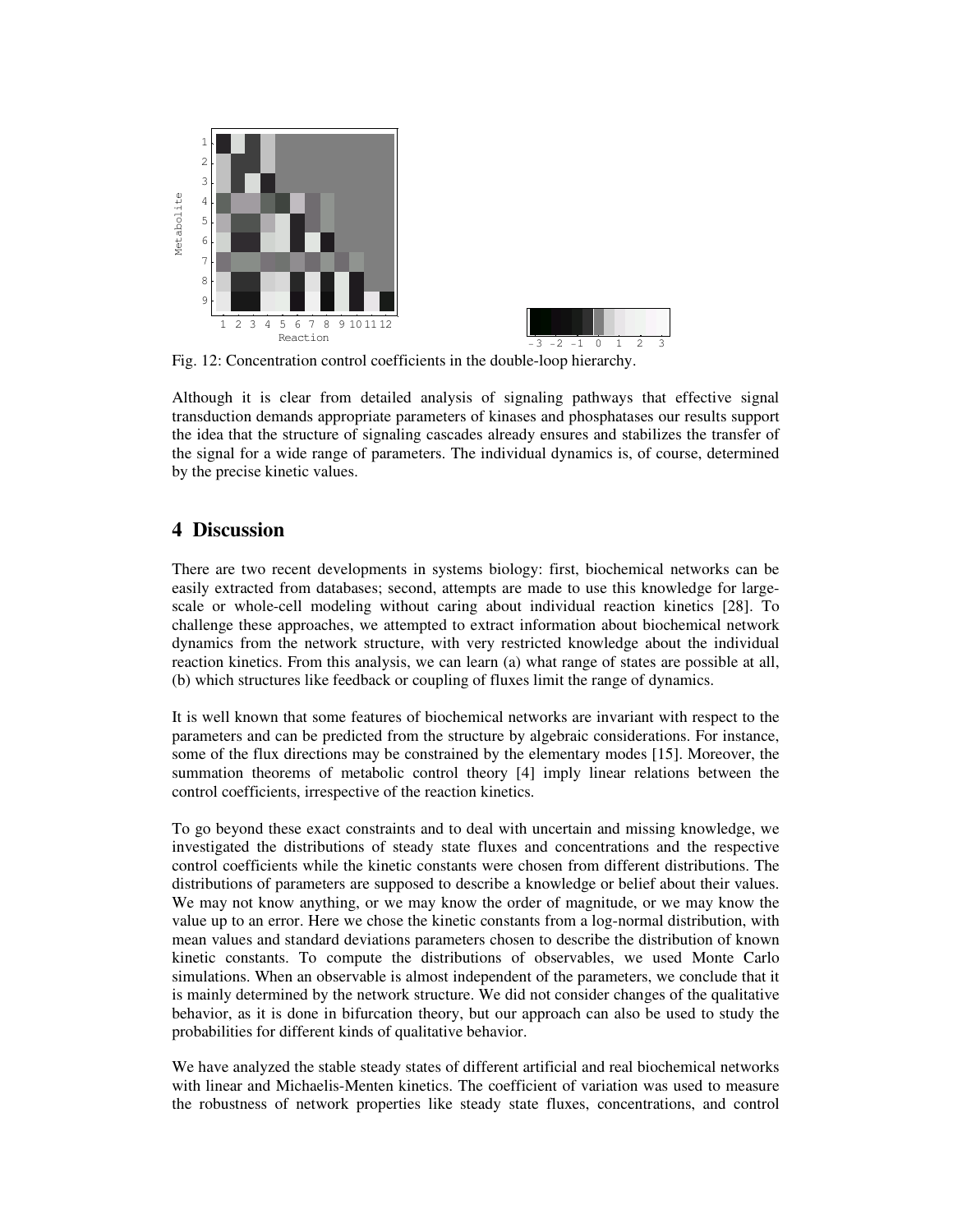coefficients with respect to the kinetic parameters. We found that some of network observables are almost, but not entirely constrained by the network structure. Concerning the structures, we have found two different kinds of behavior:

1. For networks without intrinsic hierarchy, like the metabolic network, we find that flux values are weakly determined by the structure. Even consideration of irreversible reactions or feedback does not contribute much to the robustness of fluxes. This kind of network is designed to adapt fluxes and concentrations to the actual need of the cell. Prediction of dynamics is not possible without detailed knowledge of kinetics (kinetic types of the reactions, respective kinetic parameters, equilibrium constants) as well as concentrations of external metabolites. This is in accordance with many observations. For instance, Ihmels et al. [6] argue that although the structure of metabolic networks is far from linear, reflecting the need for flexibility and diversity of metabolic flow, only the transcriptional regulation leads the metabolic flow towards linearity.

2. In networks with hierarchical structure, i.e. structures where the product of one reaction catalyzes another reaction, flux and concentration values are more strongly determined by the structure: the coefficients of variation are quite low. This corresponds to their function of transferring a signal. The ability of signal amplification is already implemented in this structure, even more in the cascade with two loops. For these structures, the prediction of fluxes and concentrations is more promising – although also here, better predictions can be attained with more prior knowledge. The sign and the value of control coefficients are much more restricted than in networks of the metabolic type.

Altogether, the stochastic approach allowed us to draw information from the network structure that could not be inferred from algebraic constraints. Our results also suggest that the investigation of networks structures must be accompanied or accomplished by studying the kinetics of the individual interactions.

# **References**

- [1] Bluthgen N, Herzel H. How robust are switches in intracellular signaling cascades? *J Theor Biol* 2003;225 (3):293-300.
- [2] Forster J, Famili I, Fu P, Palsson BO, Nielsen J. Genome-scale reconstruction of the Saccharomyces cerevisiae metabolic network. *Genome Res* 2003;13 (2):244-253.
- [3] Heinrich R, Rapoport TA. A linear steady-state treatment of enzymatic chains. General properties, control and effector strength. *Eur J Biochem* 1974;42 (1):89-95.
- [4] Heinrich R, Schuster S. The Regulation of Cellular Systems. New York: Chapman & Hall, 1996.
- [5] Hynne F, Dano S, Sorensen PG. Full-scale model of glycolysis in Saccharomyces cerevisiae. *Biophys Chem* 2001;94 (1-2):121-163.
- [6] Ihmels J, Levy R, Barkai N. Principles of transcriptional control in the metabolic network of Saccharomyces cerevisiae. *Nat Biotechnol* 2004;22 (1):86-92.
- [7] Jamshidi N, Edwards JS, Fahland T, Church GM, Palsson BO. Dynamic simulation of the human red blood cell metabolic network. *Bioinformatics* 2001;17 (3):286-287.
- [8] Kacser H, Burns JA. The control of flux. *Symp Soc Exp Biol* 1973;27:65-104.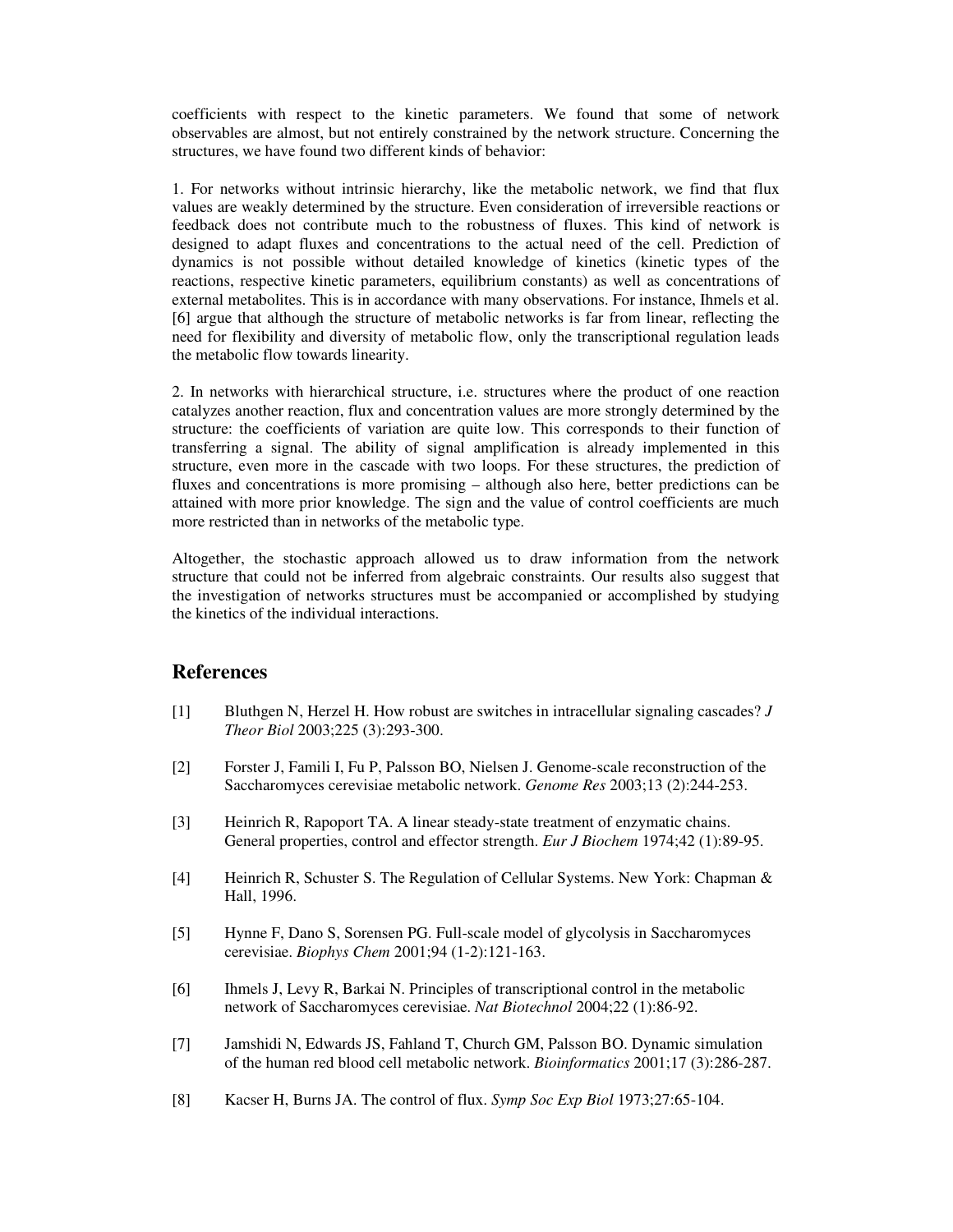- [9] Kanehisa M, Goto S, Kawashima S, Nakaya A. The KEGG databases at GenomeNet. *Nucleic Acids Res* 2002;30 (1):42-46.
- [10] Karp PD, Riley M, Saier M, Paulsen IT, Collado-Vides J, Paley SM, Pellegrini-Toole A, Bonavides C, Gama-Castro S. The EcoCyc Database. *Nucleic Acids Res* 2002;30  $(1):$ 56-58.
- [11] Kim PM, Tidor B. Limitations of quantitative gene regulation models: a case study. *Genome Res* 2003;13 (11):2391-2395.
- [12] Kitano H. Systems biology: a brief overview. *Science* 2002;295 (5560):1662-1664.
- [13] Krieger CJ, Zhang P, Mueller LA, Wang A, Paley S, Arnaud M, Pick J, Rhee SY, Karp PD. MetaCyc: a multiorganism database of metabolic pathways and enzymes. *Nucleic Acids Res* 2004;32 Database issue:D438-442.
- [14] Rizzi M, Baltes M, Theobald U, Reuss M. In vivo analysis of metabolic dynamics in Saccharomyces cerevisiae: II. Mathematical model. *Biotechnology Bioengineering* 1997;55 (2):39-54.
- [15] Schuster S, Hilgetag C, Woods JH, Fell DA. Reaction routes in biochemical reaction systems: algebraic properties, validated calculation procedure and example from nucleotide metabolism. *J Math Biol* 2002;45 (2):153-181.
- [16] Small JR, Fell DA. Metabolic control analysis. Sensitivity of control coefficients to elasticities. *Eur J Biochem* 1990;191 (2):413-420.
- [17] Snel B, Bork P, Huynen MA. The identification of functional modules from the genomic association of genes. *Proc Natl Acad Sci U S A* 2002;99 (9):5890-5895.
- [18] Theobald U, Mailinger W, Baltes M, Rizzi M, Reuss M. In vivo analysis of metabolic dynamics in Saccharomyces cerevisiae: I. Experimental observations. *Biotechnol Bioeng* 1997;55 (2):305-316.
- [19] Tomita M, Hashimoto K, Takahashi K, Shimizu T, Matsuzaki Y, Miyoshi F, Saito K, Tanida S, Yugi K, Venter JC, Hutchison CA. E-CELL: Software Environment for Whole Cell Simulation. *Genome Inform Ser Workshop Genome Inform* 1997;8:147- 155.
- [20] Varner J, Ramkrishna D. Mathematical models of metabolic pathways. *Curr Opin Biotechnol* 1999;10 (2):146-150.
- [21] Wiechert W. An introduction to 13C metabolic flux analysis. *Genet Eng (N Y)* 2002;24:215-238.
- [22] Wierling C, Maschke-Dutz E, Klipp E, Herwig R, Lehrach H. PyBioS an objectoriented tool for modeling and simulation of cellular processes. *submitted* 2004.
- [23] Yugi K, Tomita M. A general computational model of mitochondrial metabolism in a whole organelle scale. *Bioinformatics* 2004.
- [24] http://www.genome.ad.jp/kegg/